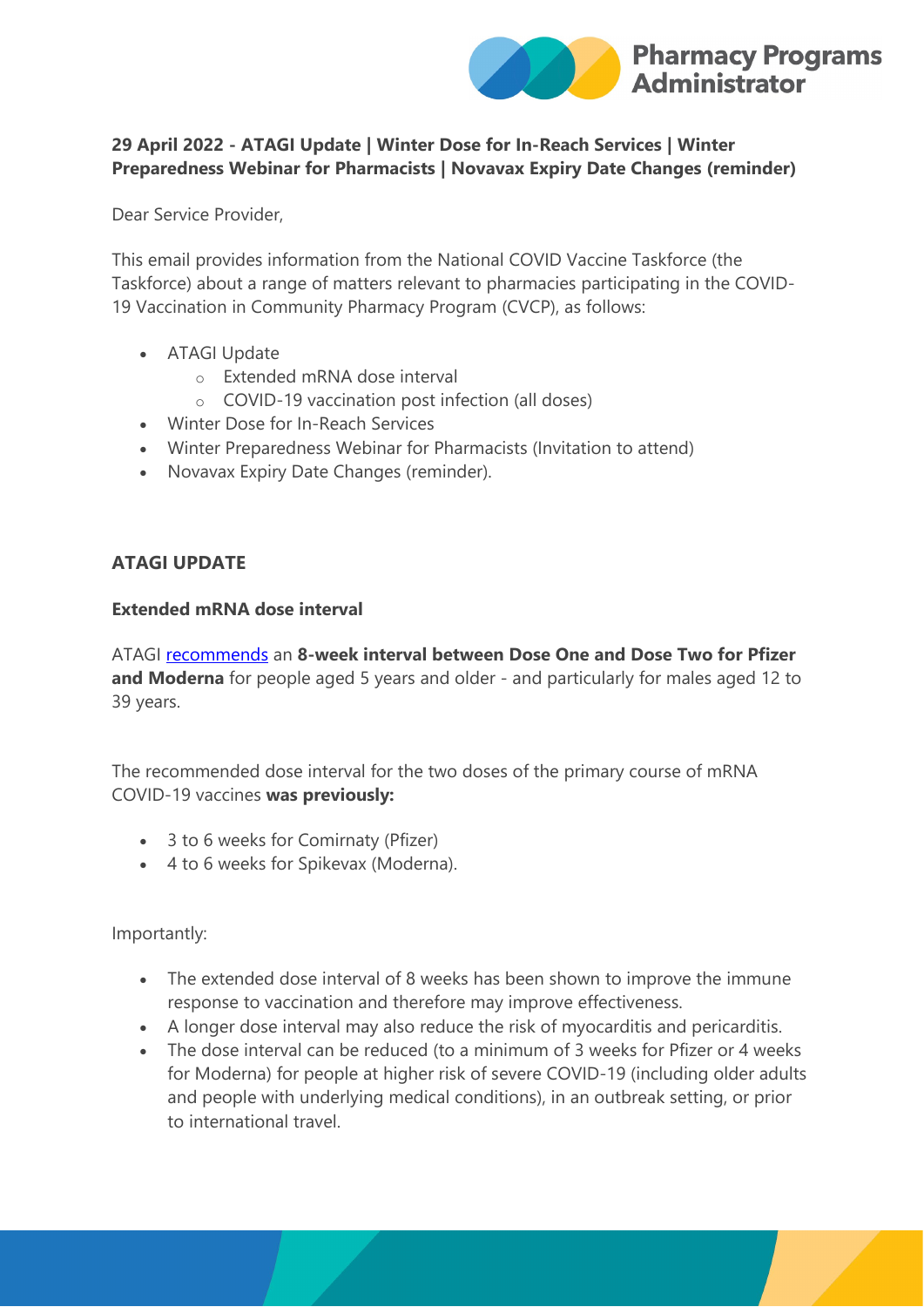

### **COVID-19 vaccination post infection (all doses)**

ATAGI have updated their advice on when people who have had COVID-19 should receive a COVID-19 vaccine dose. It is now [recommended](https://protect-au.mimecast.com/s/thLACp81A2UxMrytDzoRx?domain=health.gov.au) that **all people should wait for 3 months after a confirmed COVID-19 infection before they receive their next COVID-19 vaccine dose.**

#### Importantly:

- The next scheduled dose should then be given as soon as possible after this period.
- This change in recommendation applies to all people who are recommended to receive COVID-19 vaccination (i.e., from 5 years and above), regardless of how many COVID-19 vaccine doses they have received.
- It **does not apply to other vaccines** (for example, influenza vaccinations) which can continue to be administered as usual.

# **Winter Dose for In-Reach Services**

Pharmacies are critical partners in the roll-out of the vaccination program, providing comprehensive immunisation coverage for their local populations. **We encourage all participating pharmacies to continue to support their local Residential Aged Care Facilities, Disability Support Services and Vulnerable populations to provide inreach services** to ensure eligible people receive their winter dose of the COVID-19 vaccine.

The [CVCP Program Rules](https://protect-au.mimecast.com/s/Ub3gCq71BZf70ARtQRUtB?domain=ppaonline.com.au) provide further details about the administration requirements to conduct in-reach COVID vaccination services.

### A reminder:

- Pharmacies must have notified the PPA of their intention to deliver off-site vaccinations prior to commencing service delivery as per the approval process outlined in the CVCP Program Rules.
- Pharmacies are requested to liaise with their local PHN to arrange site visits to residential aged care and residential disability care facilities.
- Payments for the winter dose remain the same as for the administration of other booster doses.
- Information on claiming and payments are outlined in the CVCP Program Rules.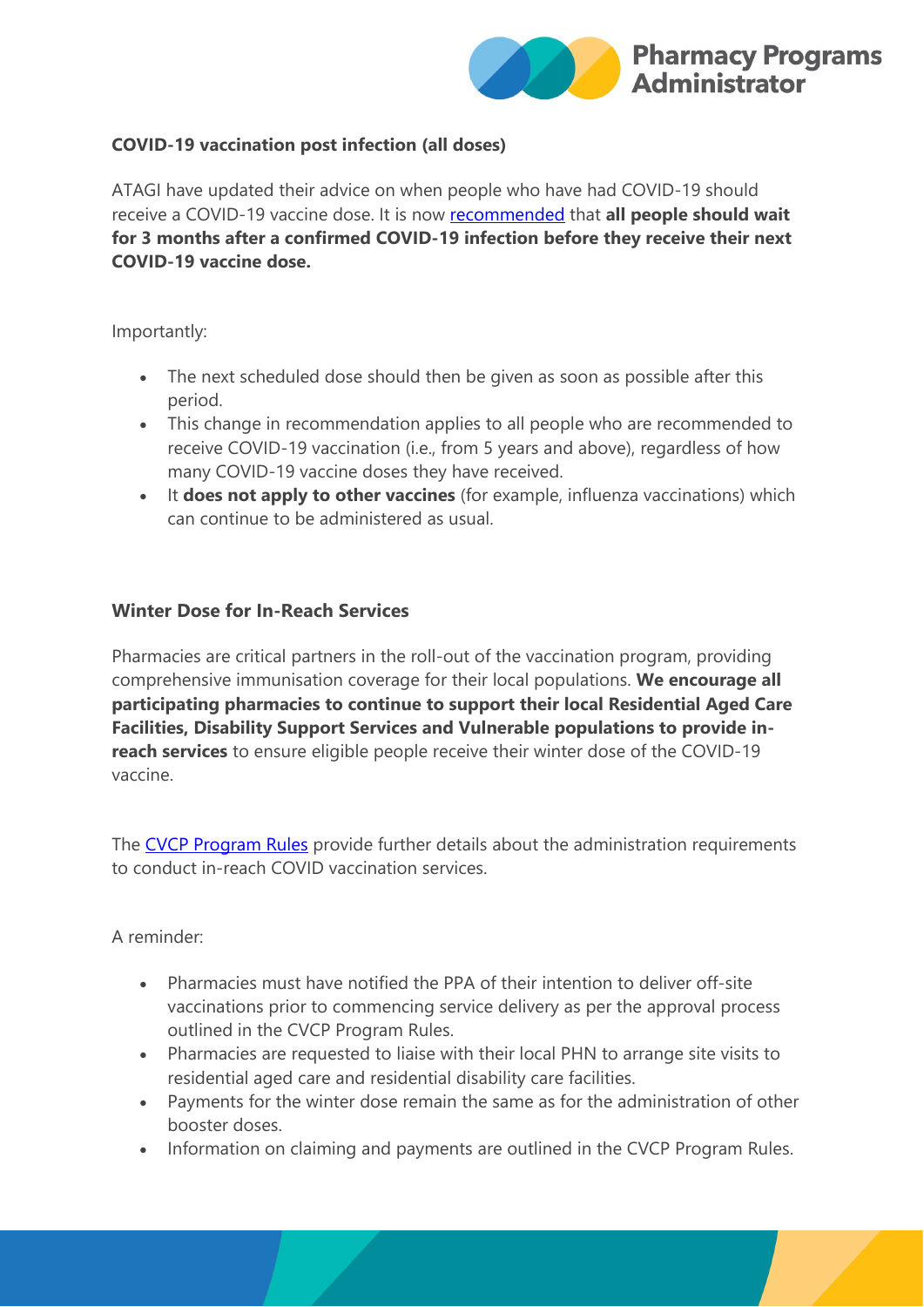

# **Winter Preparedness Webinar for Pharmacists (Invitation to attend)**

You are invited to attend a webinar about Winter Preparedness. **This program is specifically for Community Pharmacists.**

#### When: **Tuesday 3 May at 3pm to 4pm.**

What: The panel will provide key updates and answer the questions of participants on COVID-19 and influenza preventions and treatments Where: [Webinar details](https://protect-au.mimecast.com/s/e1tICr81D9UDVK6hycHUj?domain=health.gov.au)

- Professor Michael Kidd AM, Deputy Chief Medical Officer, Department of Health
- Associate Professor Chris Freeman, President of the Pharmaceutical Society of Australia
- Professor Trent Twomey, President of the Pharmacy Guild Australia
- Nicole Jarvis PSM (First Assistant Secretary, Aged Care Outbreak Response Group, Department of Health
- Tracey Lutton, Director, Primary Care Policy and Coordination Branch, Department of Health
- Alex Doyle, Director, Primary Care Implementation Branch, Department of Health
- Dr Nick Simpson, Medical Adviser, Technology Assessment and Access Division, Department of Health.

### **Novavax Expiry Date Changes (reminder notice)**

The Therapeutic Goods Administration (TGA) approved a shelf-life of 6 months from the date of manufacture of NUVAXOVID (Novavax), provided that approved storage conditions between 2°C to 8°C have been maintained.

Importantly:

- Cartons and vials of Nuvaxovid were labelled with an expiry in the month/year format but continue to meet the TGA approved shelf life up to 6 months after the date of manufacture.
- This is reflected in the revised expiry date when expressed as a day/month/year.

The **changed expiry date applies to the following batch number** that has been distributed: